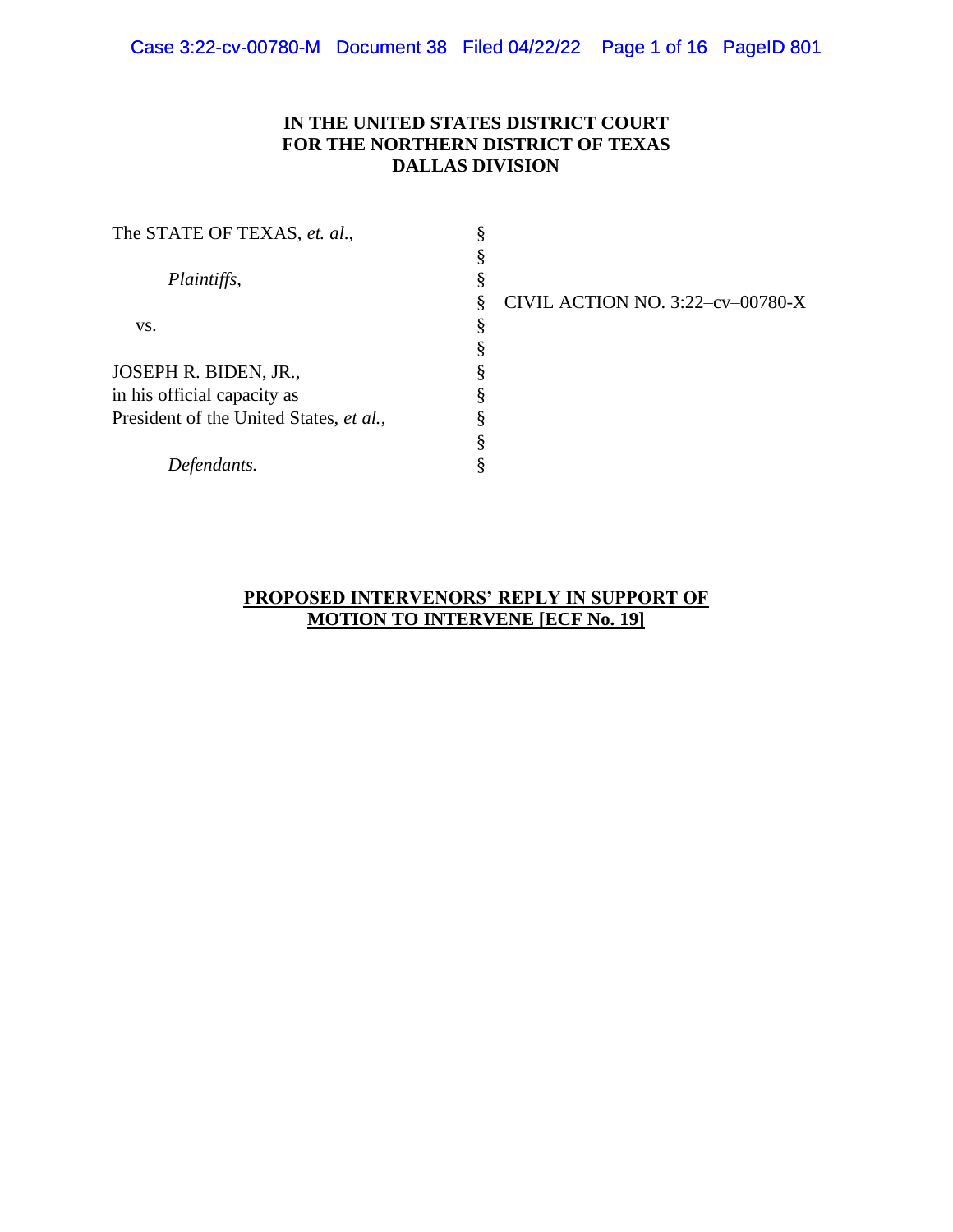# **TABLE OF CONTENTS**

| A. At Minimum, Proposed Intervenors Should Be Granted Permissive Intervention 1    |  |
|------------------------------------------------------------------------------------|--|
|                                                                                    |  |
|                                                                                    |  |
| 2. Even if the Presumptions Apply, Proposed Intervenors Have Met Their "Relatively |  |
|                                                                                    |  |
|                                                                                    |  |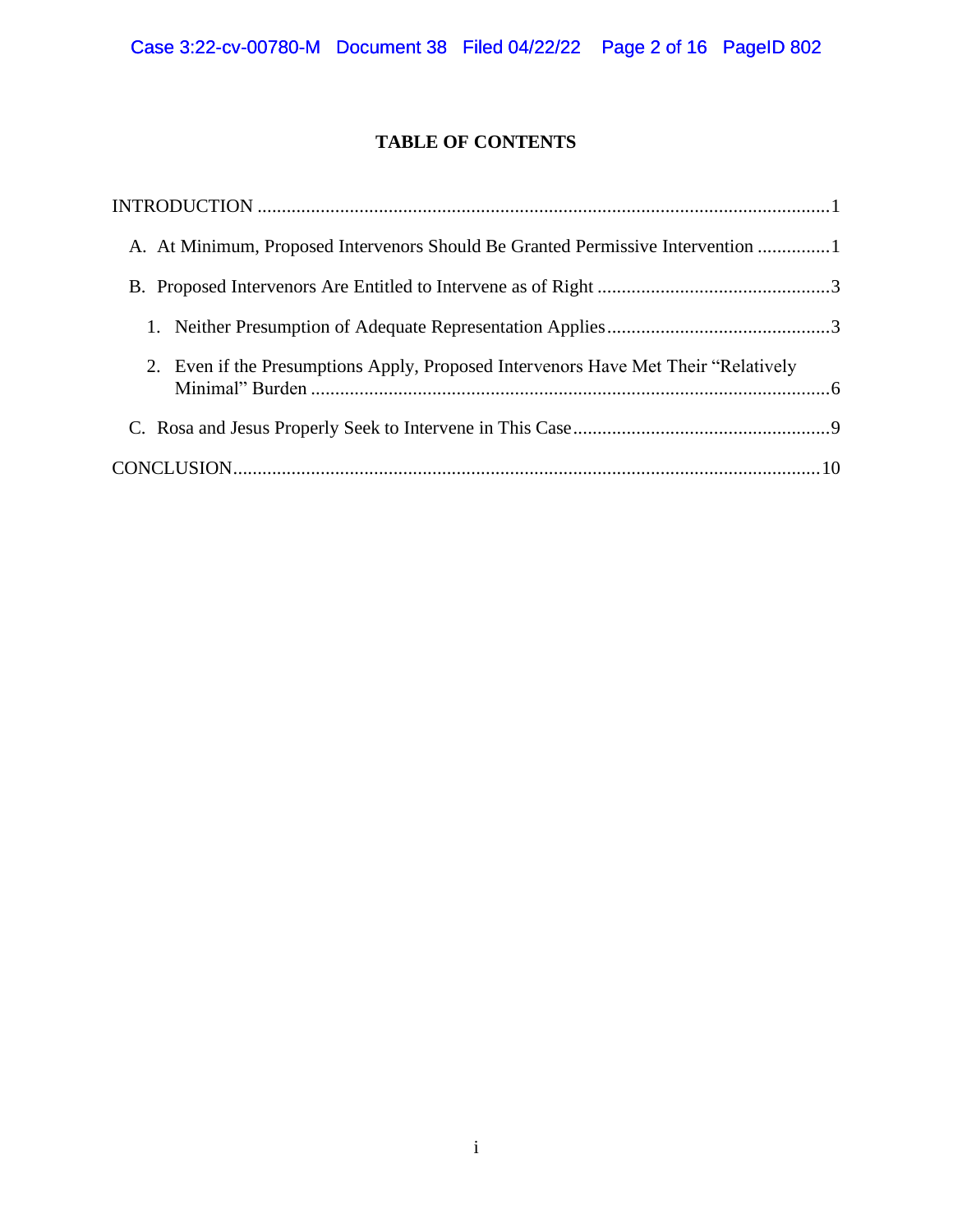# **TABLE OF AUTHORITIES**

## **Cases**

| Brumfield v. Dodd,                                              |
|-----------------------------------------------------------------|
| Doe v. Glickman,                                                |
| E. Tex. Baptist Univ. v. Sebelius,                              |
| Entergy Gulf States La., L.L.C. v. EPA,                         |
| Gratz v. Bollinger,                                             |
| League of United Latin Am. Citizens v. Clements,                |
| Miller v. Vilsack,                                              |
| Second Baptist Church v. City of San Antonio,                   |
| Sierra Club v. Espy,                                            |
| Students for Fair Admissions, Inc. v. Univ. of Texas at Austin, |
| Texas v. United States,                                         |
| United States v. Tex. E. Transmission Corp.,                    |
| Wal-Mart Stores, Inc. v. Tex. Alcoholic Beverage Comm'n,        |

# **Rules**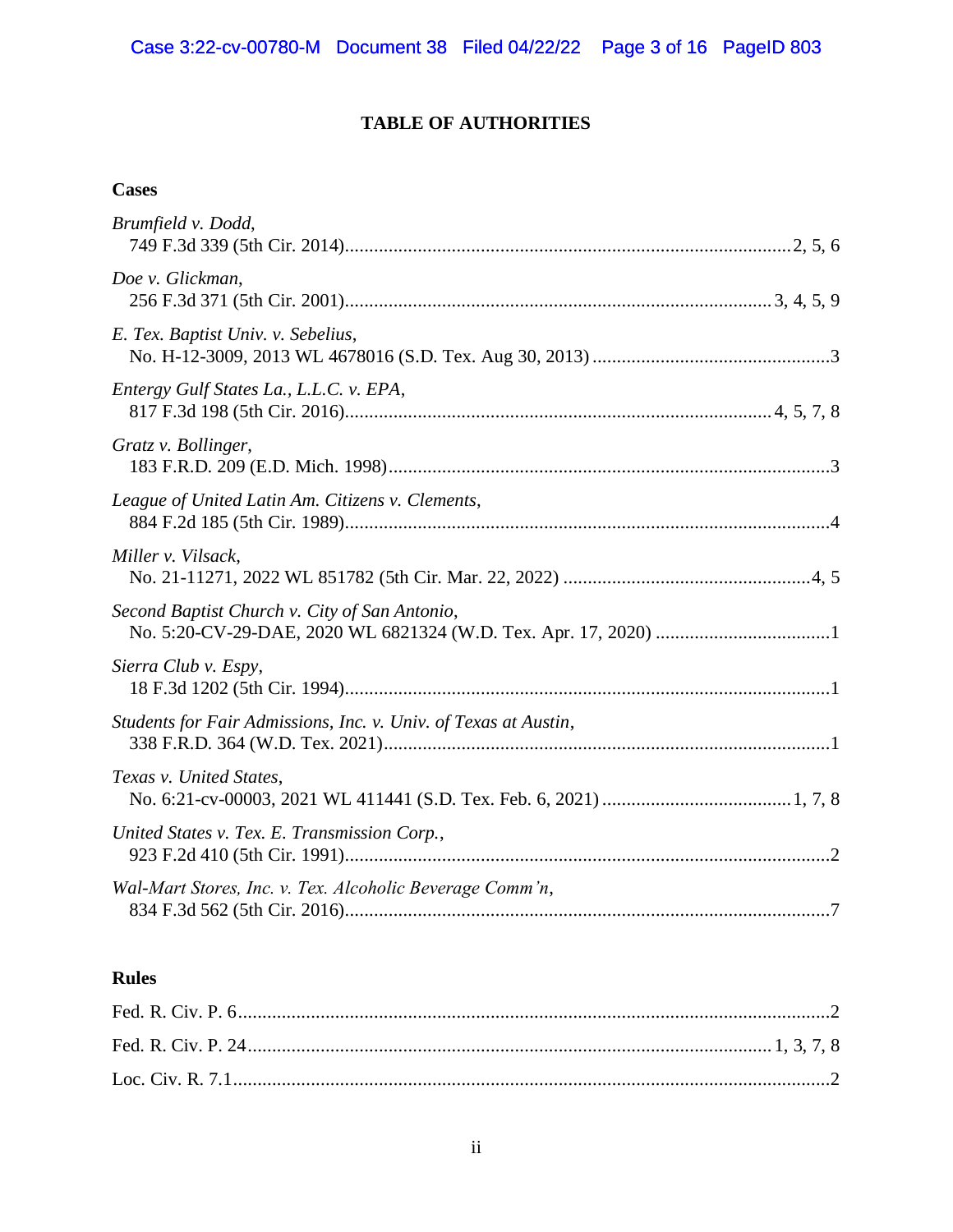# **Statutes**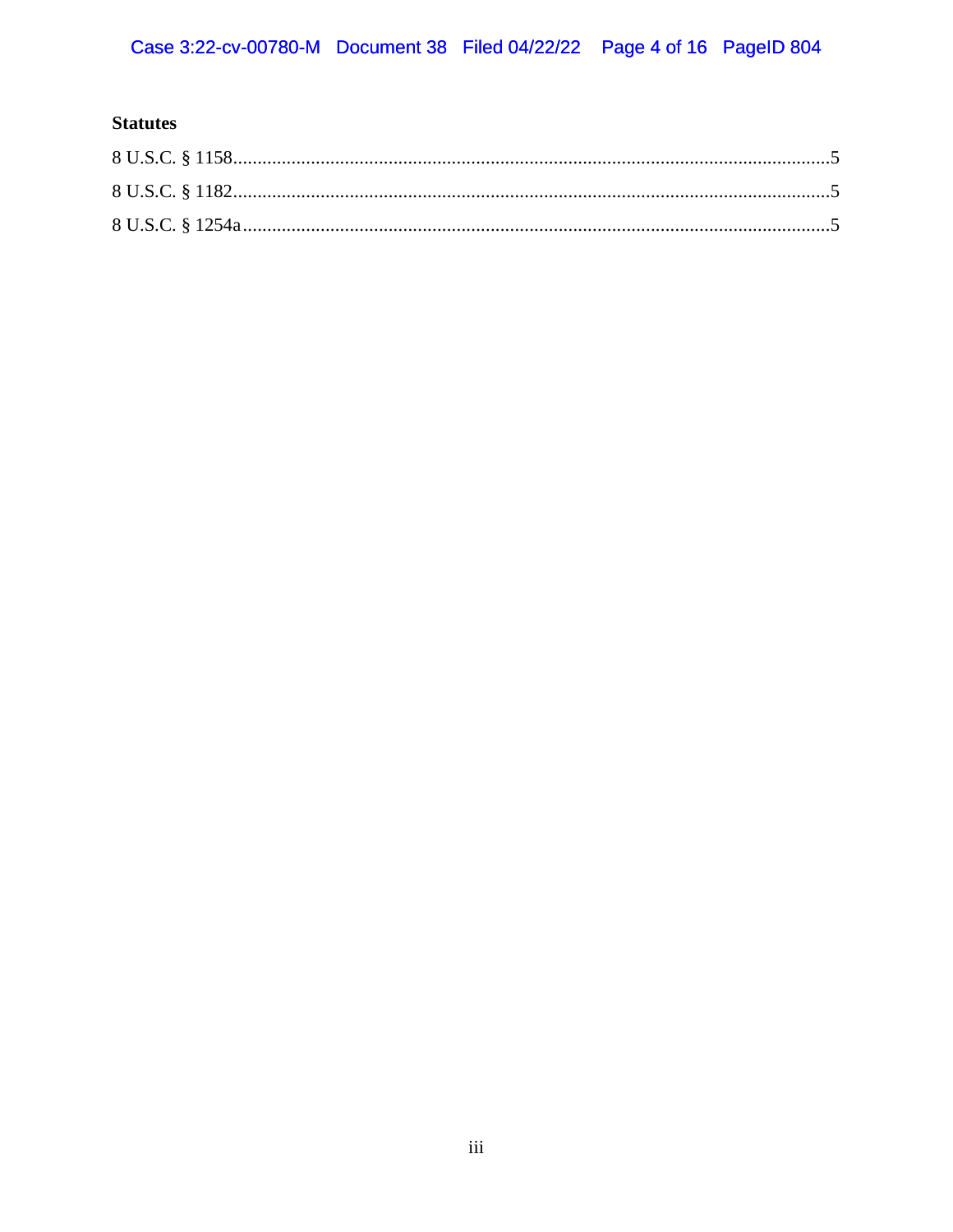#### Case 3:22-cv-00780-M Document 38 Filed 04/22/22 Page 5 of 16 PageID 805

Proposed Intervenors' motion to intervene should be granted. At minimum, Proposed Intervenors should be granted permissive intervention: it is undisputed that the Court has discretion to permit such intervention, this circuit's case law weighs in favor of it, the federal Defendants do not oppose it, and the Plaintiff States' opposition amounts to unsupported handwringing that Proposed Intervenors would impose an undue burden. Additionally, Proposed Intervenors have met their "minimal" or alternatively "relatively minimal" burden under this circuit's precedent to intervene as of right. The Parties' oppositions are directed to just one factor of the Rule 24(a) test whether the federal Defendants may inadequately represent Proposed Intervenors' interests—and Proposed Intervenors have already outlined why such inadequacy exists here. As the Fifth Circuit has made clear, intervention should be allowed "where no one would be hurt and greater justice could be attained."<sup>1</sup> *Sierra Club v. Espy*, 18 F.3d 1202, 1205 (5th Cir. 1994) (internal quotation marks omitted).

#### **A. At Minimum, Proposed Intervenors Should Be Granted Permissive Intervention**

The federal Defendants do not oppose permissive intervention, and the States do not dispute that this Court has discretion to permit intervention. The States' cases showing that courts have substantial discretion to deny permissive intervention, *see* Pls.' Opp'n at 19-20, ECF No. 36, are irrelevant to the question of whether the Court should exercise its discretion here.

The States' main argument against permissive intervention is that Proposed Intervenors would "inject[] factual, collateral, unnecessary issues, including credibility, into this case and will

<sup>&</sup>lt;sup>1</sup> In similar circumstances, some courts grant both intervention by right and by permission, see, *e.g.*, *Second Baptist Church v. City of San Antonio*, No. 5:20-CV-29-DAE, 2020 WL 6821324, at \*5-6 (W.D. Tex. Apr. 17, 2020); *Students for Fair Admissions, Inc. v. Univ. of Texas at Austin*, 338 F.R.D. 364, 372-73 (W.D. Tex. 2021), and others grant permission to intervene and decline to reach intervention as of right, *see, e.g.*, *Texas v. United States*, No. 6:21-cv-00003, 2021 WL 411441, at \*1 n.1 (S.D. Tex. Feb. 6, 2021).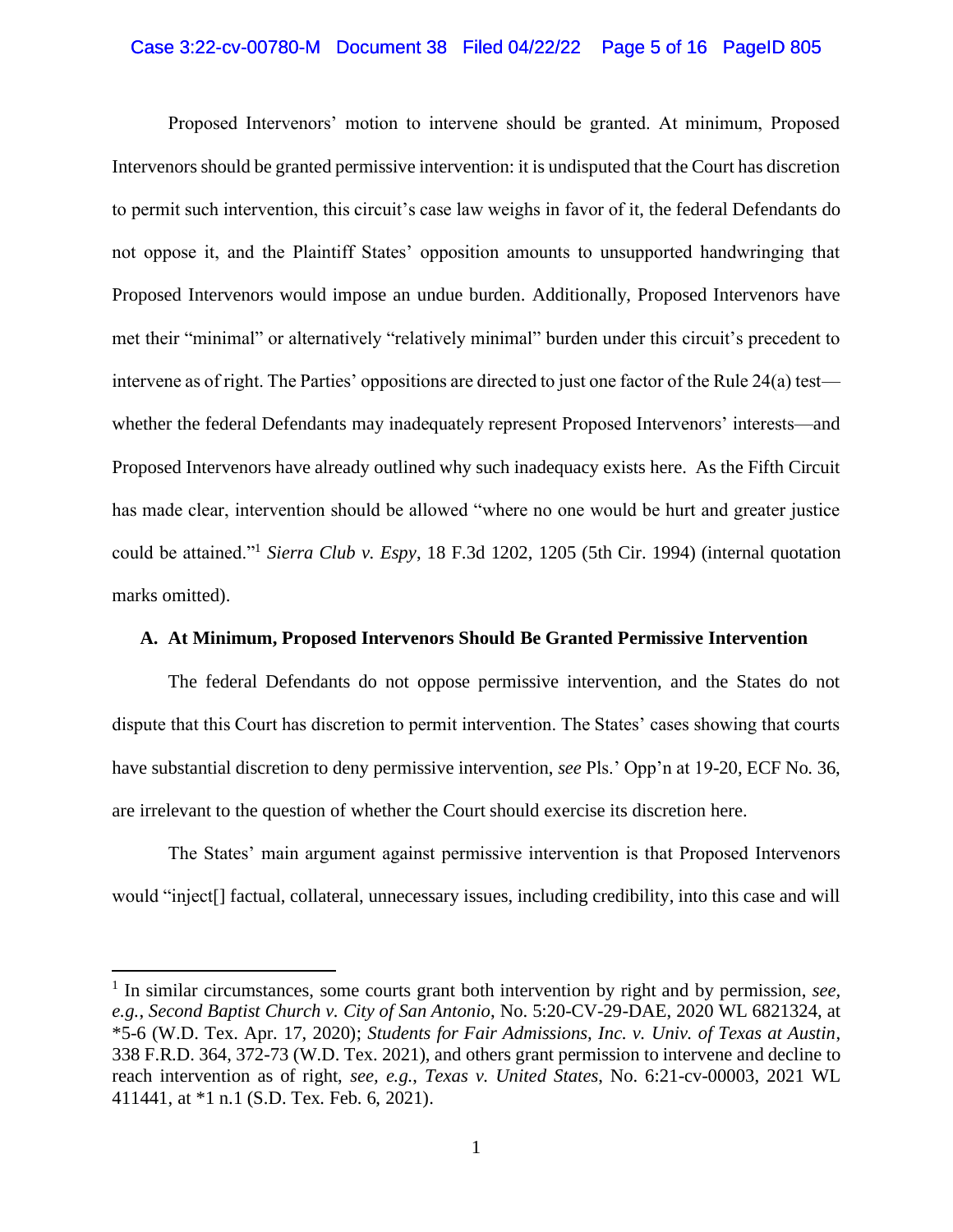#### Case 3:22-cv-00780-M Document 38 Filed 04/22/22 Page 6 of 16 PageID 806

require additional proceedings," based on their claim that the pending pseudonym motion will "undu[ly] burden" the existing parties, *see id.* at 21. But the federal Defendants consented to that motion, and the States declined to file a brief in opposition, and the time to do so has passed.<sup>2</sup> Proposed Intervenors moved to intervene when this case was still in its infancy, and courts in this circuit have held that permissive intervention does not impose an undue burden on the existing parties under analogous circumstances. *See* Mot. at 15 (collecting cases). Proposed Intervenors committed to adhere to any future briefing schedule and to act so as not to delay the progress of the litigation. *Id.* To the extent that Proposed Intervenors' intervention would "inject" additional facts and arguments into this case, this is precisely the point of intervention. *See Brumfield v. Dodd*, 749 F.3d 339, 344-45 (5th Cir. 2014) (the "purpose of intervention is to allow interested parties to air their views so that a court may consider them before making potentially adverse decisions"). The States fail to identify any reason why Proposed Intervenors' intervention at this stage in the litigation would impose an *undue* burden on them.

The States' only other argument against permissive intervention is that Proposed Intervenors "cannot rebut the presumption of adequate representation." Pls.' Opp'n at 20. But the cases that the States cite demonstrate only that representation is one of several factors courts consider. *See, e.g.*, *United States v. Tex. E. Transmission Corp.*, 923 F.2d 410, 416 (5th Cir. 1991) (noting other reasons for denial). While Proposed Intervenors have rebutted either or both presumptions to the extent they apply, *see infra* Section B(1), permissive intervention is appropriate even where the intervenors are unable to meet the inadequacy of representation

<sup>&</sup>lt;sup>2</sup> See Loc. Civ. R. 7.1(d), (e) ("A response to an opposed motion must be accompanied by a brief that sets forth the responding party's contentions of fact and/or law, and argument and authorities," and such response "must be filed within 21 days from the date the motion is filed"); Fed. R. Civ. P. 6(b)(1)(B) (time may be extended after deadline only "if the party failed to act because of excusable neglect").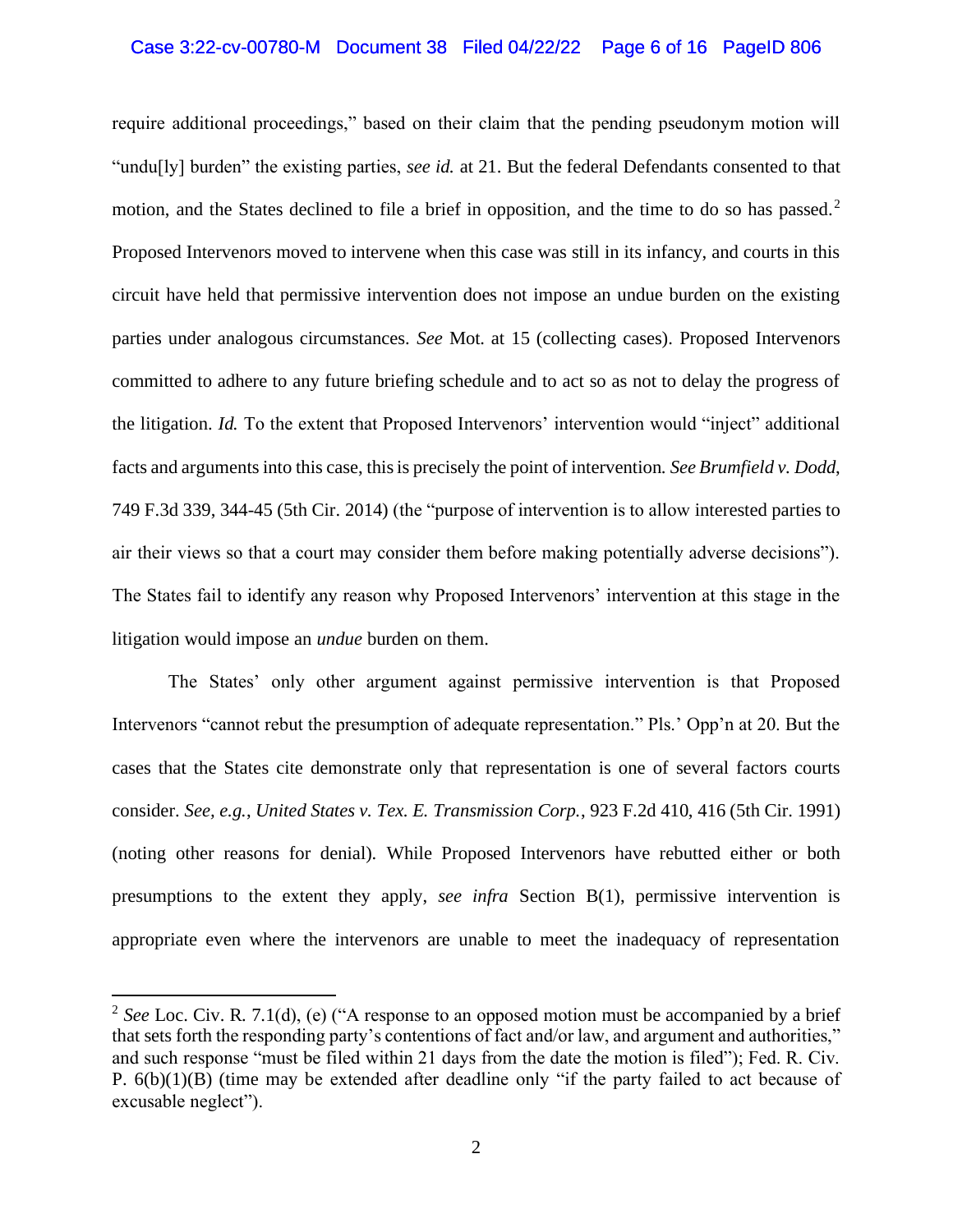### Case 3:22-cv-00780-M Document 38 Filed 04/22/22 Page 7 of 16 PageID 807

requirement, *see* Mot. 16-17 (collecting cases); *E. Tex. Baptist Univ. v. Sebelius*, No. H-12-3009, 2013 WL 4678016, at \*6 (S.D. Tex. Aug 30, 2013) (permitting intervention although intervenors' interests were "very similar" to those of existing parties because they "will add a different perspective that will contribute to the development of the issues").

Here, the permissive intervention factors weigh in favor of permitting intervention. Mot. at 15-17. Indeed, the States do not dispute that Proposed Intervenors bring different perspectives and facts to this case, and, as they note, Proposed Intervenors' counsel from the International Refugee Assistance Project are counsel in *S.A. v. Trump*, *see* Pls.' Opp'n at 9 n.6, and have relevant experience and knowledge that bear on this case. Under Fifth Circuit law, the fact that Proposed Intervenors are likely to provide significant contributions to the development of the underlying factual issues is also a factor weighing in favor of permitting intervention. *See* Mot. at 16.

#### **B. Proposed Intervenors Are Entitled to Intervene as of Right**

All of the Parties' arguments against intervention as of right are directed at the fourth and final Rule 24(a) factor, and thus the only question to resolve is whether Proposed Intervenors *may* be inadequately represented by the federal Defendants.<sup>3</sup> Proposed Intervenors have met their "minimal" or "relatively minimal" burden, and they are entitled to intervene by right.

#### **1. Neither Presumption of Adequate Representation Applies**

As previously noted, under certain circumstances, Fifth Circuit precedent imposes two

<sup>&</sup>lt;sup>3</sup> While the States assert that Proposed Intervenors' motion is untimely because it is premature, *see* Pls.' Opp'n at 11-13, prematurity is more appropriately analyzed as part of inadequacy of representation—as the States' own cited case reflects, *see Gratz v. Bollinger*, 183 F.R.D. 209, 212 n.3 (E.D. Mich. 1998) (holding that intervention was timely and construing argument about prematurity of motion to go to inadequacy), *rev'd on other grounds*, 188 F.3d 394 (6th Cir. 1999); *see also Doe v. Glickman*, 256 F.3d 371, 376 (5th Cir. 2001) (courts must consider *Stallworth*  factors in assessing the timeliness of a request to intervene, none of which relate to prematurity). The motion is timely under Fifth Circuit precedent. *See* Mot. at 8-9.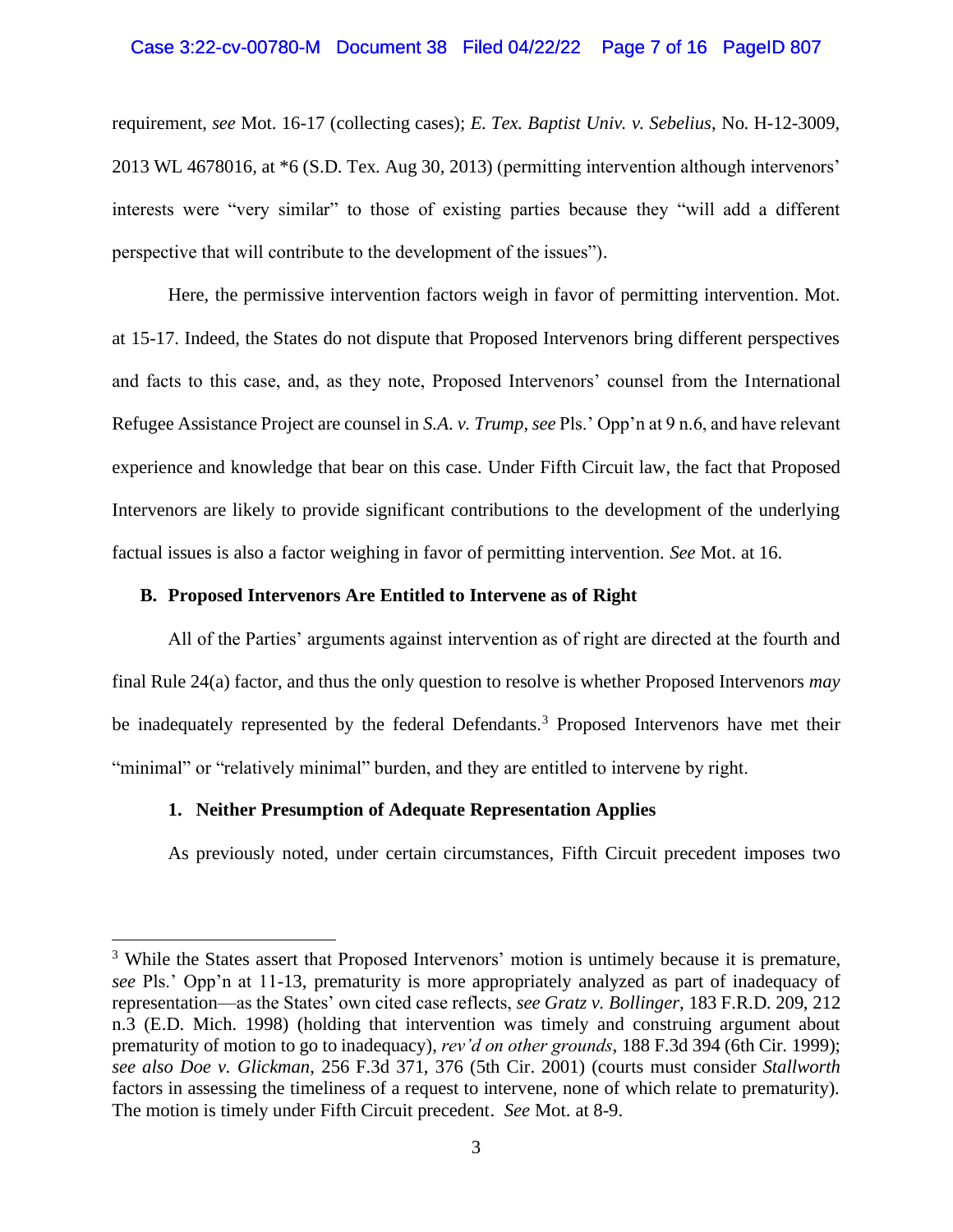#### Case 3:22-cv-00780-M Document 38 Filed 04/22/22 Page 8 of 16 PageID 808

presumptions of adequate representation that can be rebutted on a "relatively minimal" showing that representation by the existing parties "may" be inadequate based on "something more than speculation." Mot. at 11 (internal citations omitted). If the presumptions do not apply, a "minimal" showing is required. *Id.* The Parties argue both presumptions apply, but they are incorrect.

*First*, the government legal representative presumption does not apply, and the Parties' arguments to the contrary find no basis in this circuit's precedent. The presumption arises when a party to the case "is a governmental body or officer *charged by law* with representing the interests of the intervenor," *see id.* (internal citations omitted) (emphasis added), and it is "*restricted . . . to those suits involving matters of sovereign interest*," such as where a state is presumed to represent the interests of all its citizens, *see Entergy Gulf States La., L.L.C. v. EPA*, 817 F.3d 198, 203 & n.2 (5th Cir. 2016) (internal quotation marks omitted). The federal Defendants assume that the presumption applies because they purport to represent "the interests of all applicants and beneficiaries in this administrative challenge to CAM." Defs.' Opp'n at 2, ECF No. 37. The States argue, without supporting caselaw, that the presumption applies because "in no area is the 'sovereign interest' presumption more relevant than in an immigration case," and "[t]his, alone, should result in a denial of the Purported Intervenors' intervention."<sup>4</sup> Pls.' Opp'n at 19*.* 

The Parties' arguments ignore that the Fifth Circuit has repeatedly held that the presumption does not apply in cases involving governmental agencies because the agencies "must represent the broad public interest" and cannot be presumed to represent the particular legal interests of proposed intervenors. *Glickman*, 256 F.3d at 380-81; *see, e.g.*, *Entergy*, 817 F.3d at 203-04 n.2; *Miller v. Vilsack*, No. 21-11271, 2022 WL 851782, at \*2-3 & n.4 (5th Cir. Mar. 22,

<sup>4</sup> As an initial matter, the States misstate the legal standard: the presumption is *rebuttable* based on a "'relatively minimal'" showing based on "'something more than speculation.'" *See* Mot. at 11 (quoting *League of United Latin Am. Citizens v. Clements*, 884 F.2d 185, 189 (5th Cir. 1989)).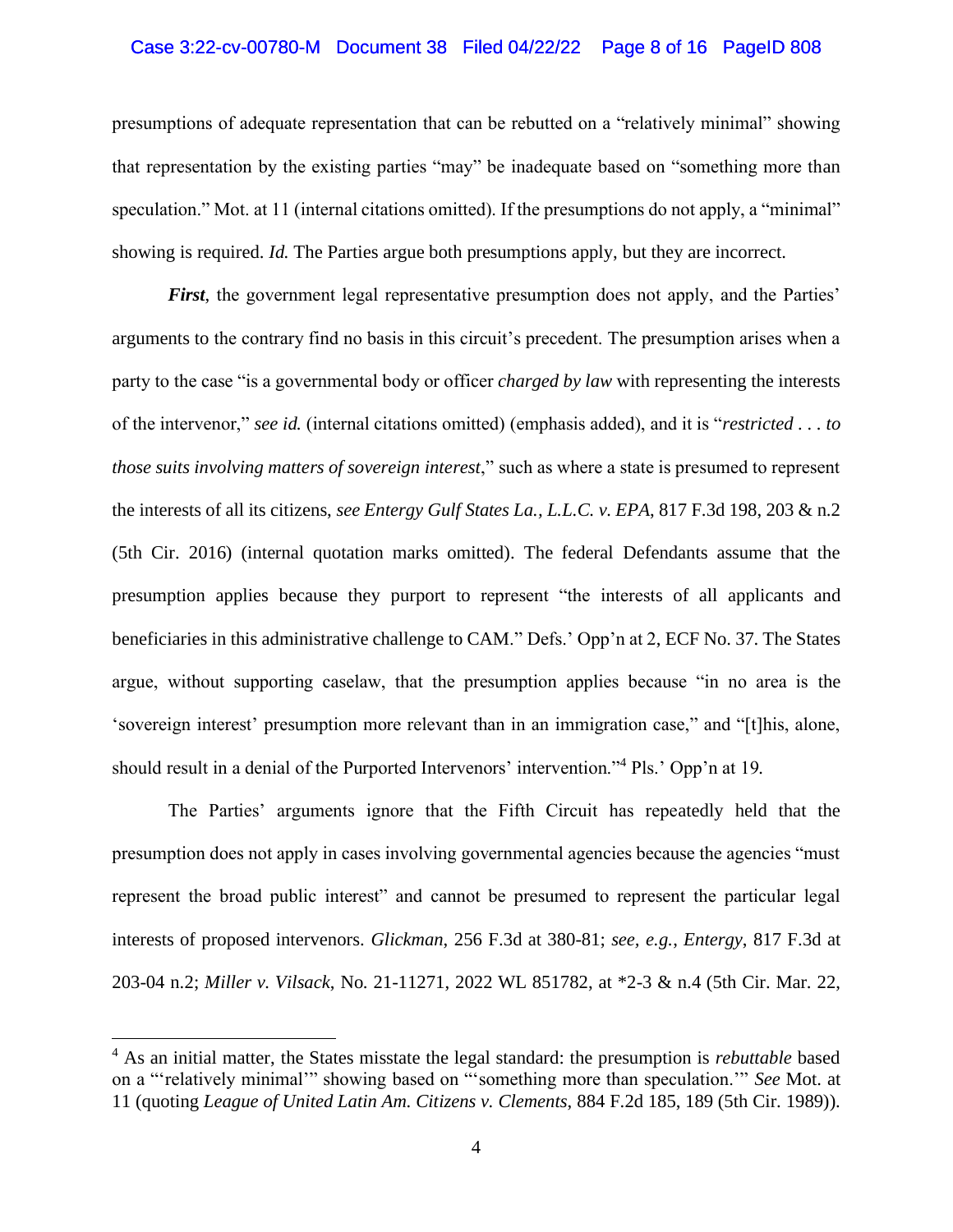#### Case 3:22-cv-00780-M Document 38 Filed 04/22/22 Page 9 of 16 PageID 809

2022). Just as in *Glickman*, *Entergy*, and *Miller*, the federal Defendants cannot be presumed to represent the legal interests of the Proposed Intervenors. In recent years, they have taken actions directly adverse to Proposed Intervenors' interests, such as shutting down the CAM Program for the children of Rosa, Jesus, and Timoteo, and thus prolonging their separation from their families and the dangers their families face. *See* Mot. at 2-3, 5-6. Even today, the federal Defendants have authority to take actions that would eliminate Proposed Intervenors' permission to be in this country and to be united with their families in safety here. *See* 8 U.S.C. § 1158(b)(1)(A) (asylum "may" be granted in federal government's discretion); *id.* § 1182(d)(5)(A) (same for parole for urgent humanitarian reasons or significant public benefit); *id.* § 1254a(b)(3) (requiring government to review Temporary Protected Status designations to determine whether to extend them).

*Second*, the ultimate objective presumption does not apply in this case. The States assume that the presumption applies because, they assert, that Proposed Intervenors and the federal Defendants "share in the same ultimate objective" to defend CAM, Pls.' Opp'n at 16. But, the Fifth Circuit has squarely rejected this gloss: the *Brumfield* court held the presumption "d[id] not apply" even where "both" the state and intervenors "vigorously oppose[d] dismantling the voucher program" at issue. 749 F.3d at 345. The court reasoned that the state had "many interests" at stake, whereas the intervenors were solely concerned with their ability to benefit from the program; as such, the intervenors and the state's ultimate interests "may not align precisely." *Id.* at 345-46.

While the federal Defendants assert that Proposed Intervenors have not sufficiently shown the government has more extensive interests, Defs.' Opp'n 2-3  $\&$  nn.1-2, they ignore the arguments in Proposed Intervenors' motion, *see* Mot. 12-14; and they misread *Brumfield* when they suggest that more than these interests is necessary to determine whether the presumption applies. Here, as in *Brumfield*, the federal Defendants have broad institutional interests, which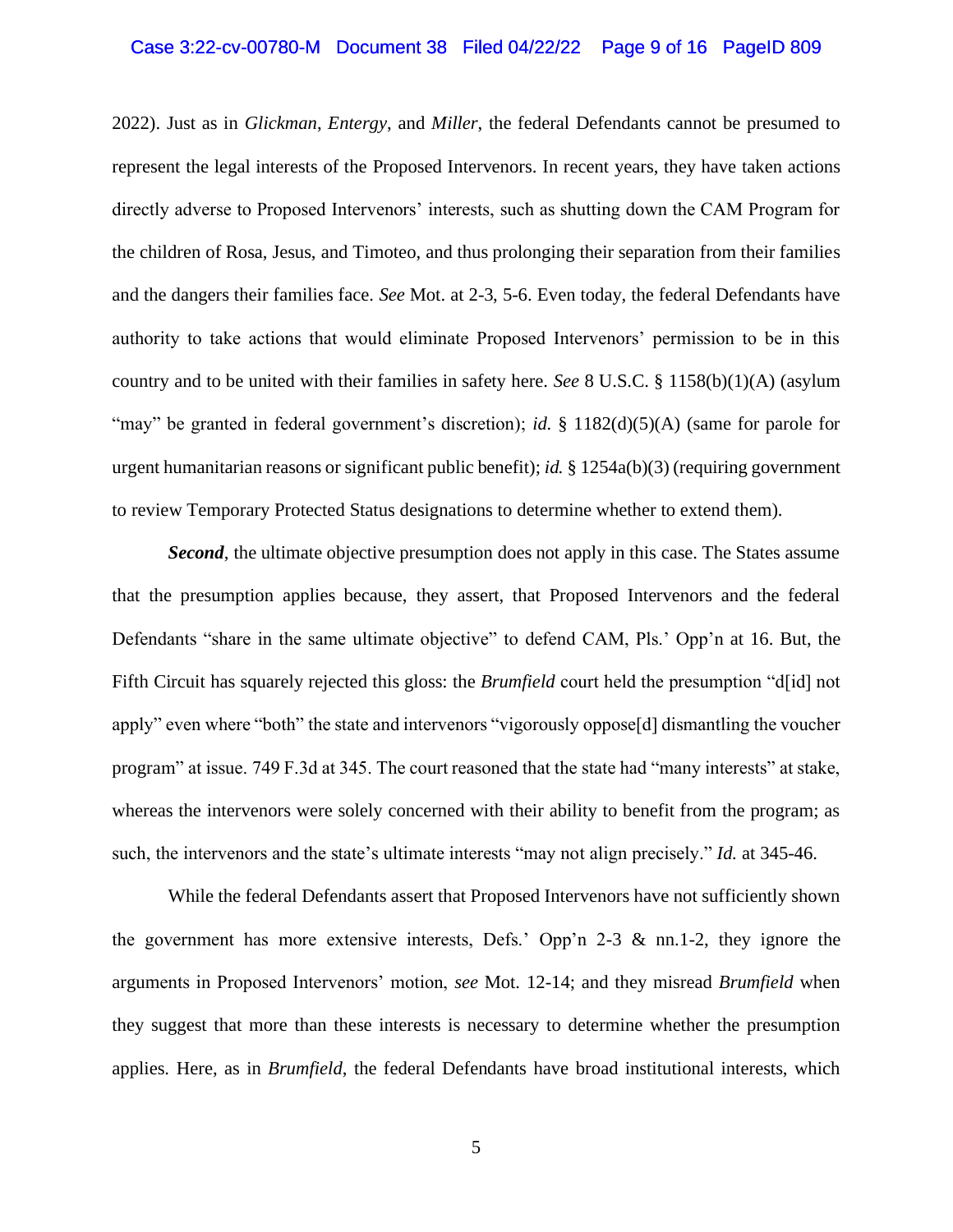#### Case 3:22-cv-00780-M Document 38 Filed 04/22/22 Page 10 of 16 PageID 810

include preserving an expansive interpretation of executive authority that enables the federal government to reopen and expand the CAM Program as well as to close the Program and stop processing pending applications, in response to political and policy priorities that change over time.<sup>5</sup> *See* Mot. at 12-14. Proposed Intervenors do not share this interest; their ultimate objective is to reunite and remain united with their families in safety in the United States, and the CAM Program is one potential means by which they might achieve their objective. *See id*. at 12. That the ultimate objectives differ is highlighted by the fact that while re-opening CAM, the federal Defendants have continued to close the southern border as another means by which families seeking refuge from violence in Central America could seek to reunite in safety in the United States. *See* Defs.' Opp'n at 4-5 (citing Press Release, Office of the Spokesperson, U.S. Department of State, *Restarting the Central American Minors Program* (Mar. 10, 2021)). Even the federal Defendants' articulation of their ultimate objective differs from that of Proposed Intervenors in ways that may affect their advocacy: they argue that they seek to defend the 2021 "reimplementation and expansion of CAM," *id.* at 2, while Proposed Intervenors seek to defend the CAM Program in *all* its iterations that may enable them to reunite and remain with their families, including continued CAM parole processing under the 2019 *S.A.* settlement and CAM re-parole. Because the federal Defendants and Proposed Intervenors' ultimate interests "may not align precisely," the ultimate interest presumption does not apply. *Brumfield*, 749 F.3d at 345-46.

### **2. Even if the Presumptions Apply, Proposed Intervenors Have Met Their "Relatively Minimal" Burden**

Even if one or both of the presumptions of adequate representation apply (they do not),

<sup>&</sup>lt;sup>5</sup> The federal Defendants' argument that their prior termination of CAM is outside the scope of "*this* litigation," *see* Defs.' Opp'n at 5, misses the point: the federal Defendants' prior actions and arguments are likely to constrain the arguments they make in this case, because to do otherwise would call into question the legality of their actions and tie the government's hands in the future.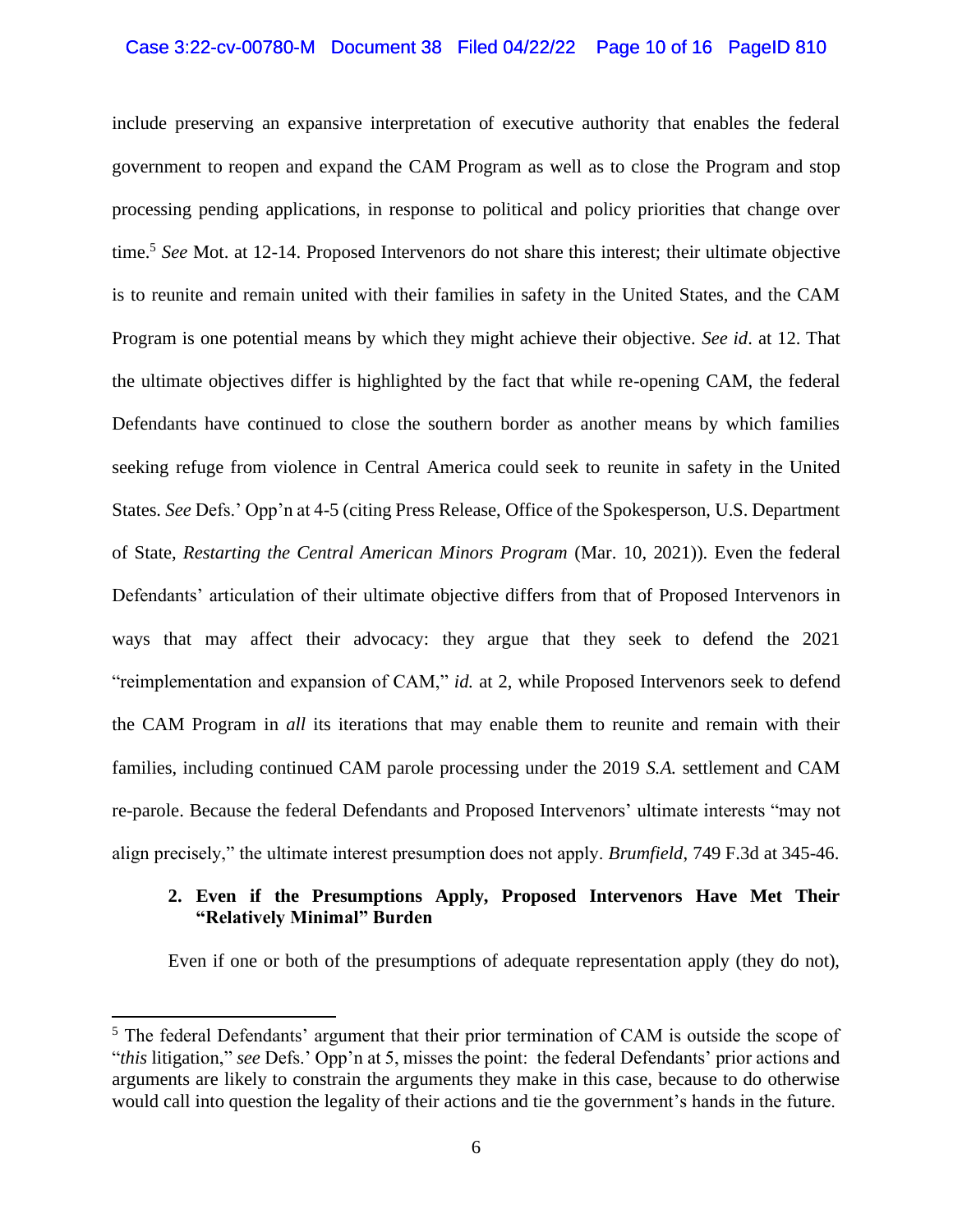#### Case 3:22-cv-00780-M Document 38 Filed 04/22/22 Page 11 of 16 PageID 811

Proposed Intervenors have met their "relatively minimal" burden to demonstrate, based on more than speculation, that their interests diverge from the federal Defendants' interests in a manner germane to the case. *See* Mot. at 11-14. All the States' arguments amount to an effort to graft a new requirement on to the Rule 24(a) standard that proposed intervenors must wait until after the responsive pleading is filed before moving to intervene on the theory that to do so earlier would be "premature" as a matter of law. *See* Pls.' Opp'n at 18-19 (arguing Proposed Intervenors' arguments are "without any basis" because "Defendants have filed no pleadings" and "[a]ny speculation as to future contingencies, given that no pleadings have been filed, is not sufficient"). But the States' own caselaw demonstrates that their position is incorrect. *See Entergy*, 817 F.3d at 201-02, 206 (reversing denial of motion to intervene as of right where motion was filed less than a month after the complaint filing and before the defendants had filed any responsive pleading).

The States attempt to distinguish several cases in which the Fifth Circuit has reversed a district court's denial of intervention as of right, *see* Pls.' Opp'n at 17-18, but they fail to recognize that appellate courts in those cases were able to pinpoint the reasons that representation *proved to be* inadequate given the time that had passed between the district court decision and appeal notwithstanding that the intervention standard requires only that representation *may* be inadequate. *Wal-Mart Stores, Inc. v. Tex. Alcoholic Beverage Comm'n*, 834 F.3d 562, 569 (5th Cir. 2016) ("Because intervention necessarily occurs before the litigation has been resolved, the [intervenor] need only show that the representation *may* be inadequate." (internal quotation marks omitted)). For example, the Parties argue that *Texas* is distinguishable because the federal government took a position "directly adverse" to the proposed beneficiaries: that the States may refuse driver's licenses to DAPA beneficiaries. *See* Pls.' Opp'n 17-18; Defs.' Opp'n 3-4. But the government first took this position *after* the intervention motion was filed, and it was not until the briefing on appeal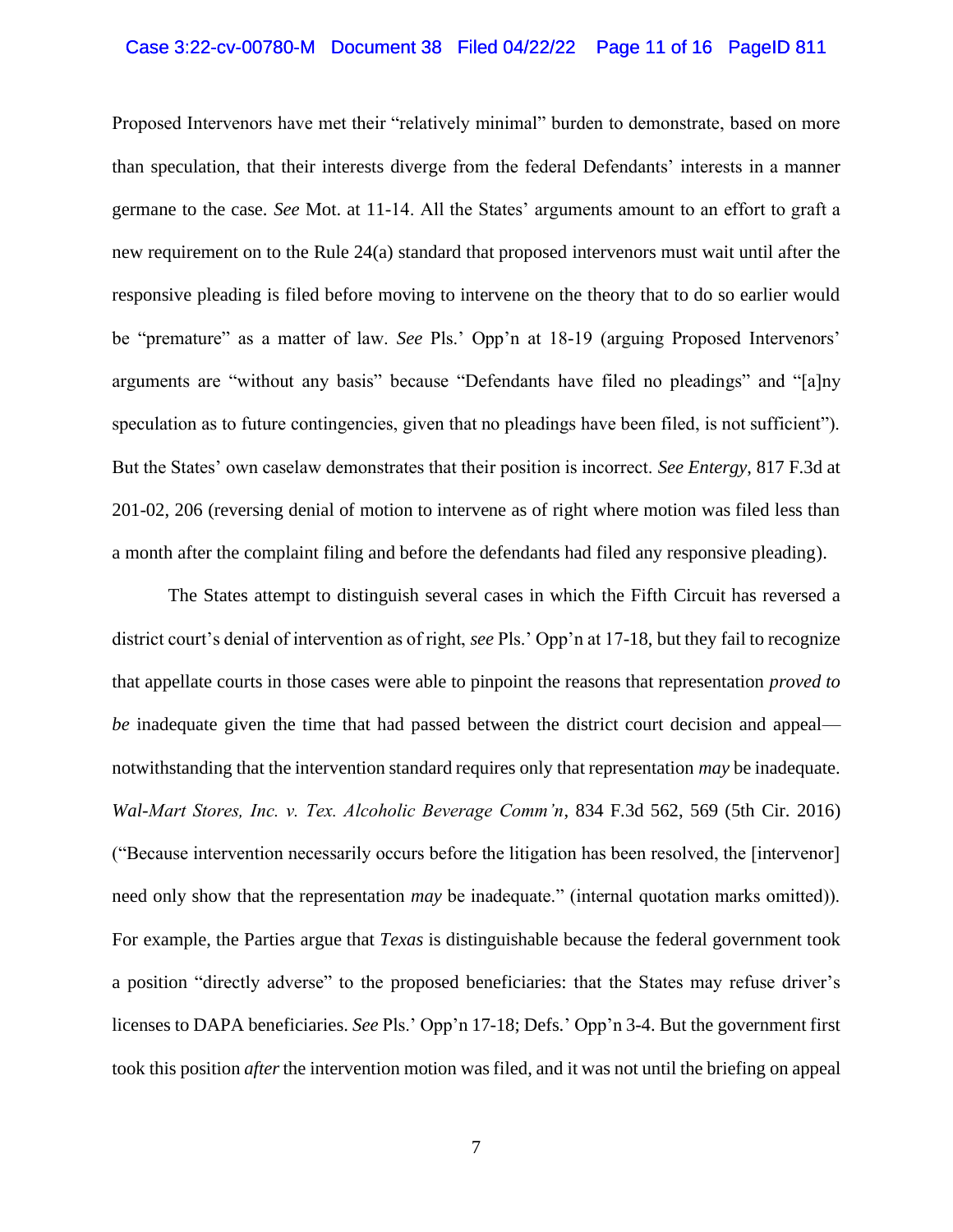#### Case 3:22-cv-00780-M Document 38 Filed 04/22/22 Page 12 of 16 PageID 812

that the parties' divergent objectives were fleshed out. *See* Appellants' Reply Br. at 12, *Texas v. United States*, 805 F.3d 653 (5th Cir. 2015) (No. 15-40333), 2015 WL 4040957, at \*11-12 (describing how government's opening brief on appeal showed government had abandoned its defense of part of the DAPA program, while proposed intervenors sought to defend all of DAPA); *see also Entergy*, 817 F.3d at 204-05 (describing developments that took place after intervention motion filed in reversing district court's denial of intervention of right). Rule 24(a) does not expect or require perfect foresight as to how inadequate representation will manifest throughout the case.

Here, as in *Texas* and *Entergy*, Proposed Intervenors have satisfied their burden based on the "lack of unity in all objectives, combined with real and legitimate additional or contrary arguments[.]" *Texas*, 805 F.3d at 663 (internal quotation marks omitted). They describe how their narrow interests in reuniting with their families diverge from the broader, institutional interests of the federal Defendants, including in maintaining "an expansive interpretation of executive authority" that would allow for CAM to be both reopened and closed. *See* Mot. at 12-14. And they explain why these divergent interests are germane to this case: specifically, Proposed Intervenors are prepared to argue that terminating or dismantling CAM will result in irreparable harm to beneficiaries—with important implications for the appropriate remedy in this case—and they have access to concrete evidence of such irreparable harm, *see* Mot. at 5-7, 13-14, which is most appropriately submitted on the record by a party. The federal Defendants, in contrast, are unlikely to make such arguments that would tie the federal government's hands in the future and call into question the legality of prior government actions.

In addition, the federal Defendants lack access to specific concrete evidence of irreparable harms that CAM beneficiaries have suffered and will suffer if the program is terminated, and their attempt to argue otherwise is unpersuasive. They rely on two public statements about the CAM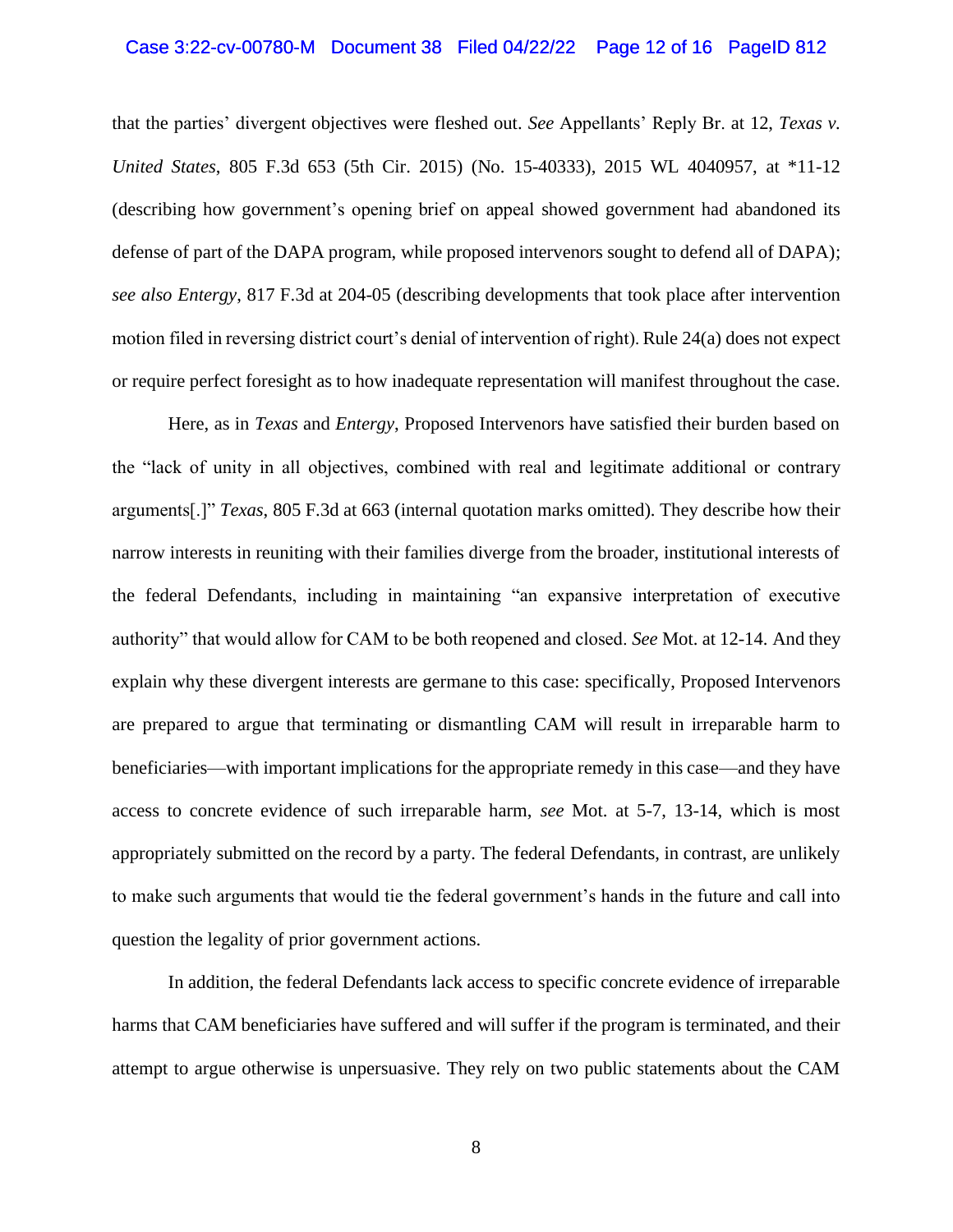#### Case 3:22-cv-00780-M Document 38 Filed 04/22/22 Page 13 of 16 PageID 813

reopening to argue that the "Government is aware of the humanitarian and personal value of CAM and the harm its loss would cost[] to beneficiaries," Defs.' Opp'n at 4, but the statements are silent about the fact that CAM was shut down in the recent past by their own actions, let alone the harms beneficiaries suffered as a result and continue to suffer. Similar to the States, the federal Defendants conflate the Administration's current policy interest in reopening CAM with the absence of any competing interests that may impact their advocacy in this case. Pls.' Opp'n at 15- 18; Defs.' Opp'n at 4-5. But the cited statements speak to the federal Defendants' broad institutional and political interests that Proposed Intervenors do not share and that may result in inadequate representation. *See, e.g.*, Office of the Spokesperson, U.S. Dep't of State, *Restarting the Central American Minors Program* (describing CAM reopening as "another concrete step in implementing our comprehensive regional migration management strategy," which includes closing southern border to migrants fleeing violence in Central America).

Finally, the federal Defendants' argument that the prior CAM shutdown is not germane to the case, Defs.' Opp'n at 5, misunderstands Proposed Intervenors' argument. Proposed Intervenors have explained why the federal Defendants' prior shutdown of CAM and arguments in recent litigation may limit the arguments they are willing to make in this case, such that their representation may be inadequate *in this case*. These arguments are grounded in fact and are more than speculation—and satisfy their "relatively minimal" burden. *See, e.g.*, *Glickman*, 256 F.3d at 380-81 (holding inadequacy prong met based in part on fact that agency took position in another federal case "contrary to the [proposed intervenor]'s contention and the position it now takes").

#### **C. Rosa and Jesus Properly Seek to Intervene in This Case**

Last, the States imply that certain Proposed Intervenors should not be granted intervention in this case because they are among the *S.A.* settlement beneficiaries and Rosa is already in the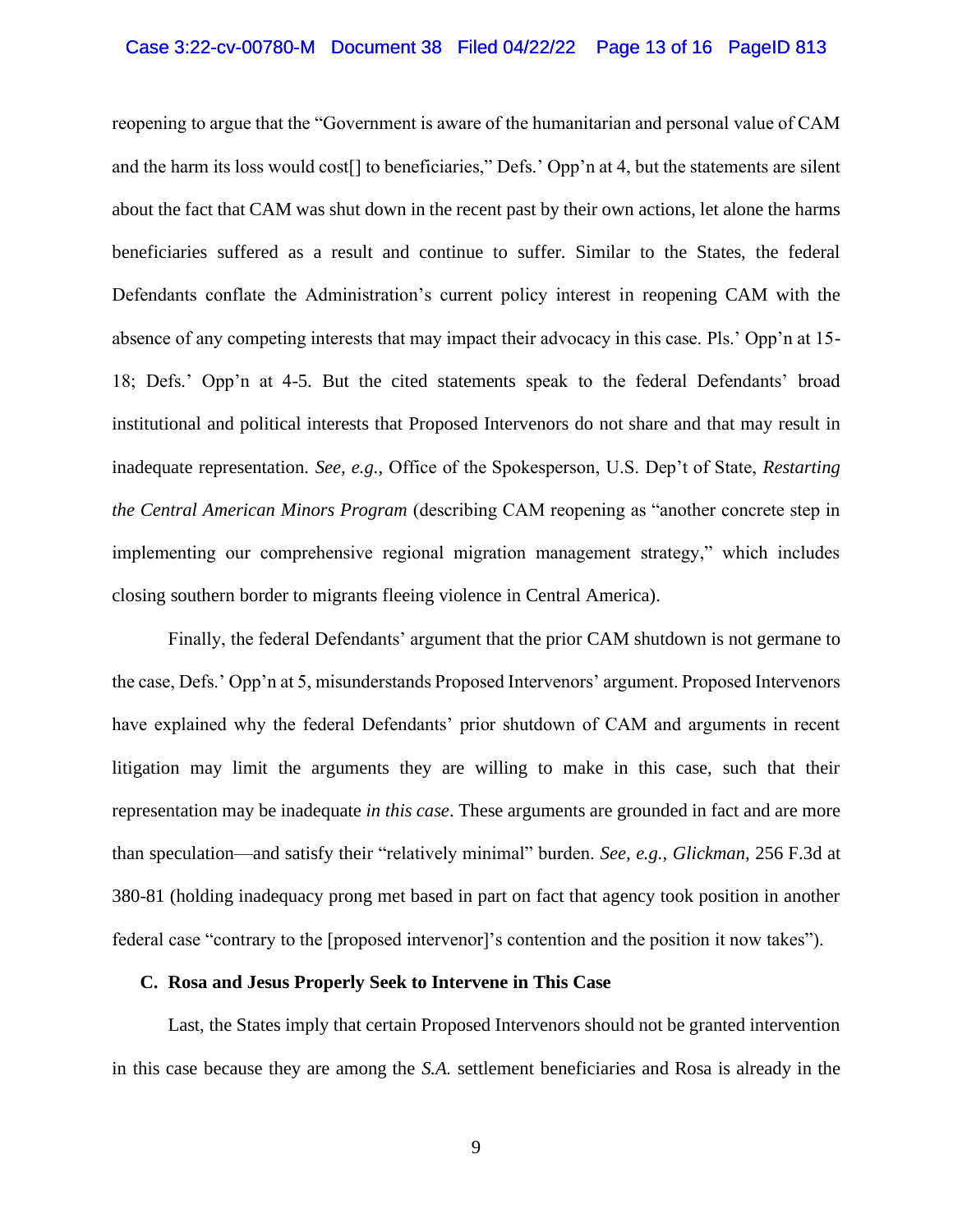#### Case 3:22-cv-00780-M Document 38 Filed 04/22/22 Page 14 of 16 PageID 814

United States. *See* Pls.' Opp'n at 5-6. This is a red herring: the States do not dispute that Rosa and Jesus have the requisite protectable interest in *this* case or that their ability to protect their interest may be impaired absent intervention. *See* Mot. at 9-11. Nor could they; the plain language of the States' Amended Complaint threatens all iterations of parole under CAM, including those aspects of CAM that Rosa and Jesus seek to rely upon to reunite with their families and to remain together in safety in the United States. Am. Compl. at 35-36, ECF No. 14 (Prayer for Relief) (requesting this Court to "[e]njoin . . . Defendants' use of the parole authority under the Central American Minors Program" and to "set [the CAM Program] aside to the extent that it provides *any* benefits outside of the contours of the Refugee Admissions Program" (emphasis added)).

On April 20, 2022, Proposed Intervenors met and conferred with the States to clarify whether they plan to narrow the scope of their legal challenge given the substantial disconnect between their Prayer for Relief and their representations in their opposition brief that they do not seek to terminate the CAM Program for Rosa and Jesus. *See infra*, Certificate of Conference. The States indicated that their Amended Complaint speaks for itself, and they have no current plans to amend it. *Id.* Therefore, Proposed Intervenors have no choice but to rely upon the plain language of the Amended Complaint, which broadly extends its reach to Rosa and Jesus.

#### **CONCLUSION**

In light of the foregoing, Proposed Intervenors respectfully request that this Court grant their motion to intervene in this case using their pseudonyms.<sup>6</sup>

<sup>&</sup>lt;sup>6</sup> Proposed Intervenors respectfully request that the Court adjudicate their pending motion to proceed under pseudonyms based on the papers before it, given the States' failure to oppose in a timely manner, *see supra* 3 & n.2, and they note that the federal Defendants have consented to Proposed Intervenors' use of pseudonyms.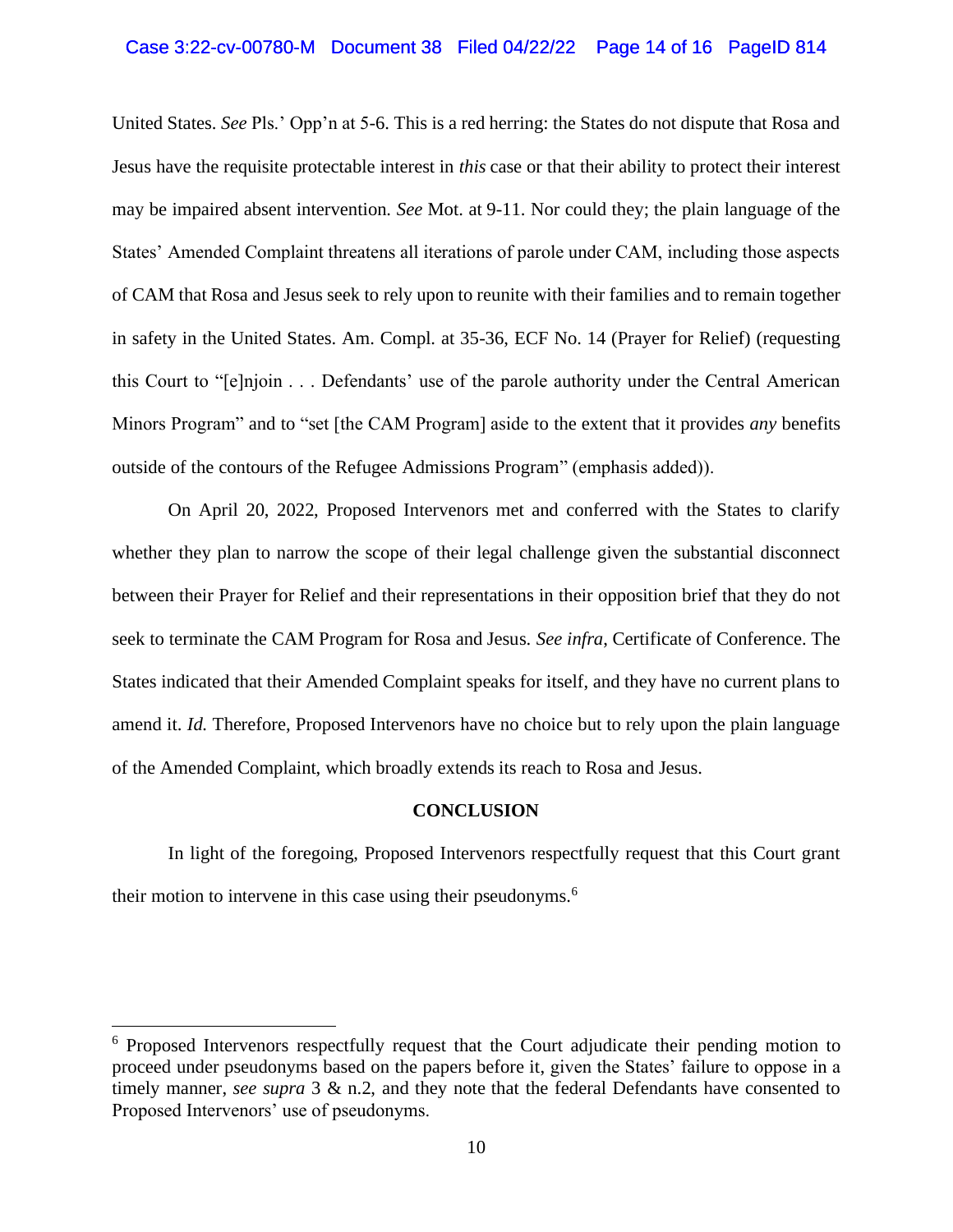Dated: April 22, 2022 Respectfully submitted,

/s/ Debra J. McComas /s/ Linda B. Evarts Debra J. McComas Linda B. Evarts State Bar No. 00794261 Kathryn C. Meyer Dallas, Texas 75219 Mariko Hirose

HAYNES & BOONE LLP NYS Bar #5236948 (*pro hac vice*) 2323 Victory Ave., Suite 700 NYS Bar #5504485 (*pro hac vice*) Tel. (214) 651-5000 NYS Bar #4802674 (*pro hac vice*) Fax (214) 651-5940 **INTERNATIONAL REFUGEE** *debbie.mccomas@haynesboone.com* ASSISTANCE PROJECT One Battery Park Plaza, 4th Floor New York, NY 10004 Tel. (516) 838-1655 Fax: (929) 999-8115 *levarts@refugeerights.org kmeyer@refugeerights.org mhirose@refugeerights.org*

*Counsel for Proposed Defendant-Intervenors*

### **CERTIFICATE OF CONFERENCE**

On April 12, 2022, Proposed Intervenors' counsel requested to meet and confer with Plaintiffs' counsel to clarify whether Plaintiffs intend to narrow the scope of their legal challenge in light of the substantial disconnect between the broad relief requested in their Amended Complaint's Prayer for Relief and their representations in their opposition brief that Plaintiffs request more narrow relief. On April 20, 2022, Proposed Intervenors' counsel conferred telephonically with counsel for Plaintiffs. The identities of the attorneys conferring were as follows: Ryan D. Walters, Michelle W. Ghetti, and Gene P. Hamilton for the Plaintiffs, and Linda B. Evarts, Kathryn C. Meyer, Mariko Hirose, and Debra J. McComas for the Proposed Intervenors.

Plaintiffs' counsel informed Proposed Intervenors' counsel that their Amended Complaint "speaks for itself" and they were "not in a position to elaborate" further. Plaintiffs' counsel represented that Plaintiffs have no current plans to amend their complaint. Proposed Intervenors responded that there are "extreme inconsistencies" between the Prayer for Relief and the representations in Plaintiffs' opposition, explained why the two documents are inconsistent, and said that Proposed Intervenors would have to bring the inconsistencies to the Court's attention in their reply. Plaintiffs' counsel stated that the reply was the "proper vehicle" for Proposed Intervenors to address their concerns.

> /s/ *Linda B. Evarts* Linda B. Evarts